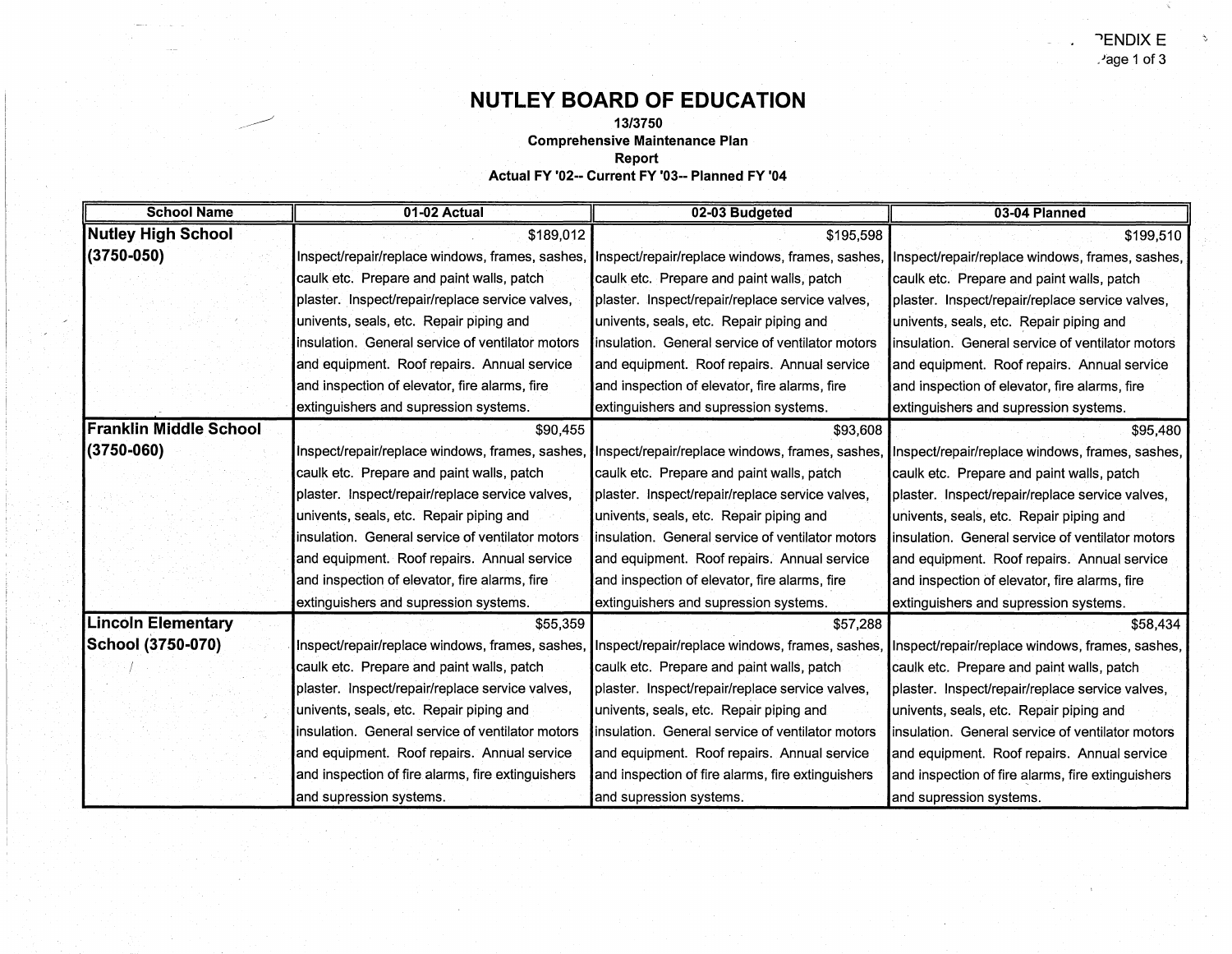$\mathbf{r}$ 

## **NUTLEY BOARD OF EDUCATION**

**13/3750** 

**Comprehensive Maintenance Plan** 

**Report** 

**Actual FY '02-- Current FY '03-- Planned FY '04** 

| <b>School Name</b>           | 01-02 Actual                                      | 02-03 Budgeted                                    | 03-04 Planned                                                                                                                                   |
|------------------------------|---------------------------------------------------|---------------------------------------------------|-------------------------------------------------------------------------------------------------------------------------------------------------|
| <b>Radcliffe Elementary</b>  | \$44,540                                          | \$46,092                                          | \$47,014                                                                                                                                        |
| School (3750-080)            |                                                   |                                                   | Inspect/repair/replace windows, frames, sashes, Inspect/repair/replace windows, frames, sashes, Inspect/repair/replace windows, frames, sashes, |
|                              | caulk etc. Prepare and paint walls, patch         | caulk etc. Prepare and paint walls, patch         | caulk etc. Prepare and paint walls, patch                                                                                                       |
|                              | plaster. Inspect/repair/replace service valves,   | plaster. Inspect/repair/replace service valves,   | plaster. Inspect/repair/replace service valves,                                                                                                 |
|                              | univents, seals, etc. Repair piping and           | univents, seals, etc. Repair piping and           | univents, seals, etc. Repair piping and                                                                                                         |
|                              | insulation. General service of ventilator motors  | linsulation. General service of ventilator motors | linsulation. General service of ventilator motors                                                                                               |
|                              | and equipment. Roof repairs. Annual service       | and equipment. Roof repairs. Annual service       | and equipment. Roof repairs. Annual service                                                                                                     |
|                              | and inspection of fire alarms, fire extinguishers | and inspection of fire alarms, fire extinguishers | and inspection of fire alarms, fire extinguishers                                                                                               |
|                              | and supression systems.                           | and supression systems.                           | and supression systems.                                                                                                                         |
| <b>Spring Garden</b>         | \$45,375                                          | \$46,956                                          | \$47,895                                                                                                                                        |
| <b>Elementary School</b>     |                                                   |                                                   | Inspect/repair/replace windows, frames, sashes, Inspect/repair/replace windows, frames, sashes, Inspect/repair/replace windows, frames, sashes, |
| $(3750 - 090)$               | caulk etc. Prepare and paint walls, patch         | caulk etc. Prepare and paint walls, patch         | caulk etc. Prepare and paint walls, patch                                                                                                       |
|                              | plaster. Inspect/repair/replace service valves,   | plaster. Inspect/repair/replace service valves,   | plaster. Inspect/repair/replace service valves,                                                                                                 |
|                              | univents, seals, etc. Repair piping and           | univents, seals, etc. Repair piping and           | univents, seals, etc. Repair piping and /                                                                                                       |
|                              | insulation. General service of ventilator motors  | linsulation. General service of ventilator motors | Insulation. General service of ventilator motors                                                                                                |
|                              | and equipment. Roof repairs. Annual service       | and equipment. Roof repairs. Annual service       | and equipment. Roof repairs. Annual service                                                                                                     |
|                              | and inspection of fire alarms, fire extinguishers | and inspection of fire alarms, fire extinguishers | and inspection of fire alarms, fire extinguishers                                                                                               |
|                              | and supression systems.                           | and supression systems.                           | and supression systems.                                                                                                                         |
| <b>Washington Elementary</b> | \$49,367                                          | \$51,087                                          | \$52,109                                                                                                                                        |
| School (3750-100)            |                                                   |                                                   | Inspect/repair/replace windows, frames, sashes, Inspect/repair/replace windows, frames, sashes, Inspect/repair/replace windows, frames, sashes, |
|                              | caulk etc. Prepare and paint walls, patch         | caulk etc. Prepare and paint walls, patch         | caulk etc. Prepare and paint walls, patch                                                                                                       |
|                              | plaster. Inspect/repair/replace service valves,   | plaster. Inspect/repair/replace service valves,   | plaster. Inspect/repair/replace service valves,                                                                                                 |
|                              | univents, seals, etc. Repair piping and           | univents, seals, etc. Repair piping and           | univents, seals, etc. Repair piping and                                                                                                         |
|                              | insulation. General service of ventilator motors  | linsulation. General service of ventilator motors | linsulation. General service of ventilator motors                                                                                               |
|                              | and equipment. Roof repairs. Annual service       | and equipment. Roof repairs. Annual service       | and equipment. Roof repairs. Annual service                                                                                                     |
|                              | and inspection of fire alarms, fire extinguishers | and inspection of fire alarms, fire extinguishers | and inspection of fire alarms, fire extinguishers                                                                                               |
|                              | and supression systems.                           | and supression systems.                           | and supression systems.                                                                                                                         |